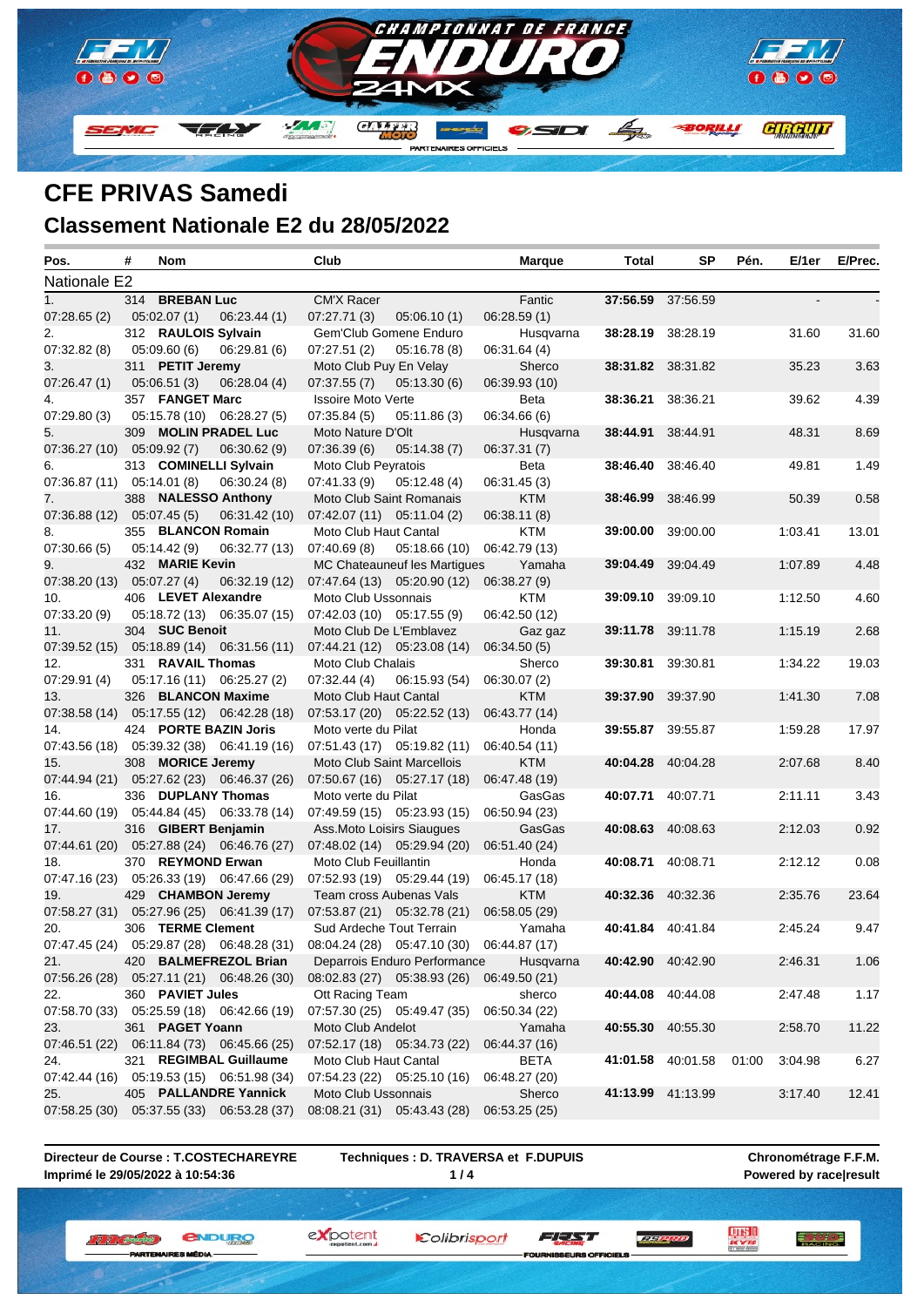

## **CFE PRIVAS Samedi Classement Nationale E2 du 28/05/2022**

| Pos.          | # | Nom                |                                                                                     | Club                     |                                                                           | Marque        | Total | <b>SP</b>               | Pén.  | E/1er   | E/Prec. |
|---------------|---|--------------------|-------------------------------------------------------------------------------------|--------------------------|---------------------------------------------------------------------------|---------------|-------|-------------------------|-------|---------|---------|
| Nationale E2  |   |                    |                                                                                     |                          |                                                                           |               |       |                         |       |         |         |
| 26.           |   | 349 BRUNEL Etienne |                                                                                     | Moto Club Haut Cantal    |                                                                           | Husqvarna     |       | 41:21.62 41:21.62       |       | 3:25.03 | 7.63    |
|               |   |                    | 08:03.19 (38) 05:36.86 (32) 06:44.23 (22)                                           |                          | 08:10.87 (33) 05:45.34 (29)                                               | 07:01.12 (30) |       |                         |       |         |         |
| 27.           |   | 305 MONIER Mathis  |                                                                                     | Moto Club De L'Emblavez  |                                                                           | Gas gas       |       | 41:33.73 41:33.73       |       | 3:37.13 | 12.10   |
|               |   |                    | 07:49.91 (25) 05:29.71 (27) 06:50.64 (33)                                           |                          | 08:18.34 (41) 05:55.39 (40)                                               | 07:09.71 (39) |       |                         |       |         |         |
| 28.           |   | 327 ROYER Jessy    |                                                                                     | Moto Club De L'Emblavez  |                                                                           | GasGas        |       | 41:42.86 40:42.86       | 01:00 | 3:46.27 | 9.13    |
|               |   |                    | 07:58.48 (32) 05:21.75 (17) 06:44.83 (23)                                           |                          | 07:58.70 (26) 05:37.13 (24)                                               | 07:01.94 (31) |       |                         |       |         |         |
| 29.           |   |                    | 347 SAINT ETIENNE Nicolas                                                           | Sud Ardeche Tout Terrain |                                                                           | Sherco        |       | 41:49.11 41:49.11       |       | 3:52.51 | 6.24    |
|               |   |                    | 08:12.04 (46) 05:37.73 (34) 07:00.71 (41)                                           |                          | 08:11.27 (34) 05:38.98 (27)                                               | 07:08.37 (37) |       |                         |       |         |         |
| 30.           |   |                    | 444 GRAS Pierre Alexandre                                                           | Moto Club Lozérien       |                                                                           | KTM           |       | 41:56.32 41:56.32       |       | 3:59.72 | 7.21    |
|               |   |                    | 08:07.77 (41) 05:42.49 (41) 07:01.41 (43)                                           |                          | 08:11.60 (36) 05:48.44 (33)                                               | 07:04.59 (33) |       |                         |       |         |         |
| 31.           |   | 319 T SAS Udo      |                                                                                     | Moto Club Privadois      |                                                                           | Honda         |       | 41:59.36 41:59.36       |       | 4:02.77 | 3.04    |
|               |   |                    | 08:15.91 (49) 05:27.51 (22) 06:49.08 (32)                                           |                          | 08:09.19 (32) 06:19.81 (58)                                               | 06:57.84 (27) |       |                         |       |         |         |
| 32.           |   | 332 POUSSEL Alexis |                                                                                     | <b>Buzz Racing</b>       |                                                                           | <b>GASGAS</b> |       | 42:01.25 42:01.25       |       | 4:04.66 | 1.89    |
|               |   |                    | 07:51.56 (27) 07:02.41 (81) 06:47.66 (28)                                           |                          | $07:55.43(23)$ $05:26.21(17)$                                             | 06:57.96 (28) |       |                         |       |         |         |
| 33.           |   | 489 PISTOLESI Luc  |                                                                                     |                          | MC Côte d'Azur - A.S.B.T.P.                                               | Bêta          |       | 42:16.64 42:16.64       |       | 4:20.05 | 15.38   |
|               |   |                    | 08:11.93 (45) 05:49.24 (51) 06:58.08 (40)                                           |                          | 08:18.84 (43) 05:47.91 (32) 07:10.62 (41)                                 |               |       |                         |       |         |         |
| 34.           |   | 315 LARGE Remi     |                                                                                     |                          | Team Tout Terrain Beaujolais                                              | Sherco        |       | 42:17.40 42:17.40       |       | 4:20.81 | 0.75    |
|               |   |                    | 08:21.31 (58) 05:40.97 (39) 07:01.88 (45)                                           |                          | 08:15.27 (37) 05:52.44 (38) 07:05.52 (35)                                 |               |       |                         |       |         |         |
| 35.           |   |                    | 341 BOUILHOL Baptiste                                                               | Moto Club Yssingelais    |                                                                           | KI            |       | 42:20.67 42:20.67       |       | 4:24.08 | 3.27    |
|               |   |                    | 08:02.89 (37) 05:49.74 (52) 07:01.83 (44)                                           |                          | 08:18.50 (42) 05:51.96 (37) 07:15.73 (47)                                 |               |       |                         |       |         |         |
| 36.           |   | 386 ROBIN Maxime   |                                                                                     | Saint Paul Moto Verte    | 08:18.95 (44) 06:00.70 (44) 07:11.62 (44)                                 | Husqvarna     |       | 42:23.59 42:23.59       |       | 4:27.00 | 2.92    |
| 37.           |   |                    | 08:12.84 (48) 05:36.77 (31) 07:02.68 (47)<br>367 BOUTAUD Mickael                    |                          | Moto Club Des Portes D Auvergne KTM                                       |               |       | 42:25.63 42:25.63       |       | 4:29.03 | 2.03    |
|               |   |                    | 08:18.84 (53) 05:51.22 (55) 06:55.29 (38)                                           |                          | 08:21.49 (46) 05:48.89 (34) 07:09.88 (40)                                 |               |       |                         |       |         |         |
| 38.           |   |                    | 307 AUZANNET Alexis                                                                 | Cross Experience         |                                                                           | Beta          |       | 42:27.56 42:27.56       |       | 4:30.97 | 1.93    |
|               |   |                    | 08:00.32 (35) 05:47.57 (49) 07:14.65 (67)                                           |                          | 08:05.98 (29) 06:21.94 (60)                                               | 06:57.09 (26) |       |                         |       |         |         |
| 39.           |   | 421 CHELLE Antoine |                                                                                     | Moto Club Ussonnais      |                                                                           | Sherco        |       | 42:29.48 42:29.48       |       | 4:32.88 | 1.91    |
|               |   |                    | 08:30.91 (67) 05:50.43 (53) 06:52.11 (35)                                           |                          | 08:11.34 (35) 05:58.62 (43)                                               | 07:06.05 (36) |       |                         |       |         |         |
| 40.           |   | 404 LEVET Maxime   |                                                                                     | Moto Club Ussonnais      |                                                                           | <b>KTM</b>    |       | 42:35.01 42:35.01       |       | 4:38.42 | 5.53    |
|               |   |                    | 08:06.83 (39) 05:46.80 (47) 07:02.53 (46)                                           |                          | 08:30.17 (54) 05:56.00 (41)                                               | 07:12.66 (45) |       |                         |       |         |         |
| 41.           |   | 330 TIVAN Josselin |                                                                                     | <b>MOTO CLUB ROCHOIS</b> |                                                                           | <b>BETA</b>   |       | 42:40.13 41:40.13 01:00 |       | 4:43.54 | 5.12    |
|               |   |                    | 07:57.20 (29) 05:20.62 (16) 07:13.98 (66)                                           |                          | 08:15.61 (38) 05:47.70 (31)                                               | 07:05.00 (34) |       |                         |       |         |         |
| 42.           |   | 342 GENTY Eddie    |                                                                                     | Fireball Enduro Racing   |                                                                           | beta          |       | 42:44.77 42:44.77       |       | 4:48.17 | 4.63    |
|               |   |                    | 08:21.21 (57) 05:50.55 (54) 07:04.13 (50)                                           |                          | 08:17.19 (39) 06:02.37 (46)                                               | 07:09.28 (38) |       |                         |       |         |         |
| 43.           |   | 409 FINE Mathis    |                                                                                     | Briançon Moto Sport      |                                                                           | Sherco        |       | 42:47.75 42:47.75       |       | 4:51.15 | 2.98    |
|               |   |                    | 08:26.10 (63) 05:39.18 (37) 07:06.91 (52)                                           |                          | 08:29.53 (51) 05:49.57 (36) 07:16.44 (48)                                 |               |       |                         |       |         |         |
| 44.           |   | 333 JUNIQUE Hugo   |                                                                                     |                          | NICOLAS MOTO ORGANISATION tm                                              |               |       | 42:48.94 42:48.94       |       | 4:52.35 | 1.19    |
|               |   |                    | 08:23.17 (60) 05:53.82 (57) 07:10.24 (54)                                           |                          | 08:17.83 (40) 05:52.95 (39) 07:10.91 (43)                                 |               |       |                         |       |         |         |
| 45.           |   |                    | 358 LERGES Anthonin                                                                 | St Chamond Moto Sport    |                                                                           | Husqvarna     |       | 43:12.86 43:12.86       |       | 5.16.27 | 23.91   |
|               |   |                    | 08:07.41 (40) 05:42.97 (42) 07:01.32 (42) 08:30.97 (55) 06:16.52 (57) 07:33.65 (58) |                          |                                                                           |               |       |                         |       |         |         |
| 46.           |   | 380 HOSTIER Fabien |                                                                                     | Moto Club Brioude        |                                                                           | Beta          |       | 43:15.11 43:15.11       |       | 5:18.52 | 2.25    |
|               |   |                    | 08:11.53 (44) 05:42.13 (40) 07:03.84 (49)                                           |                          | 08:25.28 (49) 06:31.87 (63)                                               | 07:20.45 (50) |       |                         |       |         |         |
| 47.           |   | 351 GORY Aurelien  |                                                                                     | Diois Sport T.T          |                                                                           | <b>KTM</b>    |       | 43:17.39 43:17.39       |       | 5:20.79 | 2.27    |
|               |   |                    | 08:20.99 (55) 05:44.80 (44) 07:11.52 (58)                                           |                          | 08:30.07 (53) 06:02.73 (47)                                               | 07:27.25 (53) |       |                         |       |         |         |
| 48.           |   | 372 VIAL David     |                                                                                     | Grenoble Enduro Club     |                                                                           | Beta          |       | 43:17.75 43:17.75       |       | 5.21.15 | 0.36    |
|               |   |                    | 08:18.09 (51) 06:14.88 (75) 06:57.03 (39)                                           |                          | 08:22.82 (47) 06:21.32 (59)                                               | 07:03.60 (32) |       |                         |       |         |         |
| 49.           |   | 414 ESTEVE Pierre  |                                                                                     | Moto verte du Pilat      |                                                                           | Beta          |       | 43:57.09 43:57.09       |       | 6:00.49 | 39.34   |
| 08:22.98 (59) |   |                    | 05:54.74 (59) 07:11.71 (59)                                                         |                          | 08:42.89 (61) 06:16.25 (56)                                               | 07:28.50(55)  |       |                         |       |         |         |
| 50.           |   | 457 NUGOU Matthieu | 08:43.56 (75) 06:11.64 (72) 07:13.10 (64)                                           |                          | Les Tracautermes De Marcoles<br>08:42.51 (60) 06:23.43 (61) 07:15.49 (46) | KTM           |       | 44:29.75 44:29.75       |       | 6:33.15 | 32.66   |
|               |   |                    |                                                                                     |                          |                                                                           |               |       |                         |       |         |         |

**Directeur de Course : T.COSTECHAREYRE Imprimé le 29/05/2022 à 10:54:36**

**Techniques : D. TRAVERSA et F.DUPUIS 2 / 4**

expotent

**Chronométrage F.F.M. Powered by race|result**

三方學學

*<u>ENDURO</u>* **W. W. L. Antipolis C. B MÉDIA** 

Colibrisport FEED

EURS OFFIC

**TELEVISIO**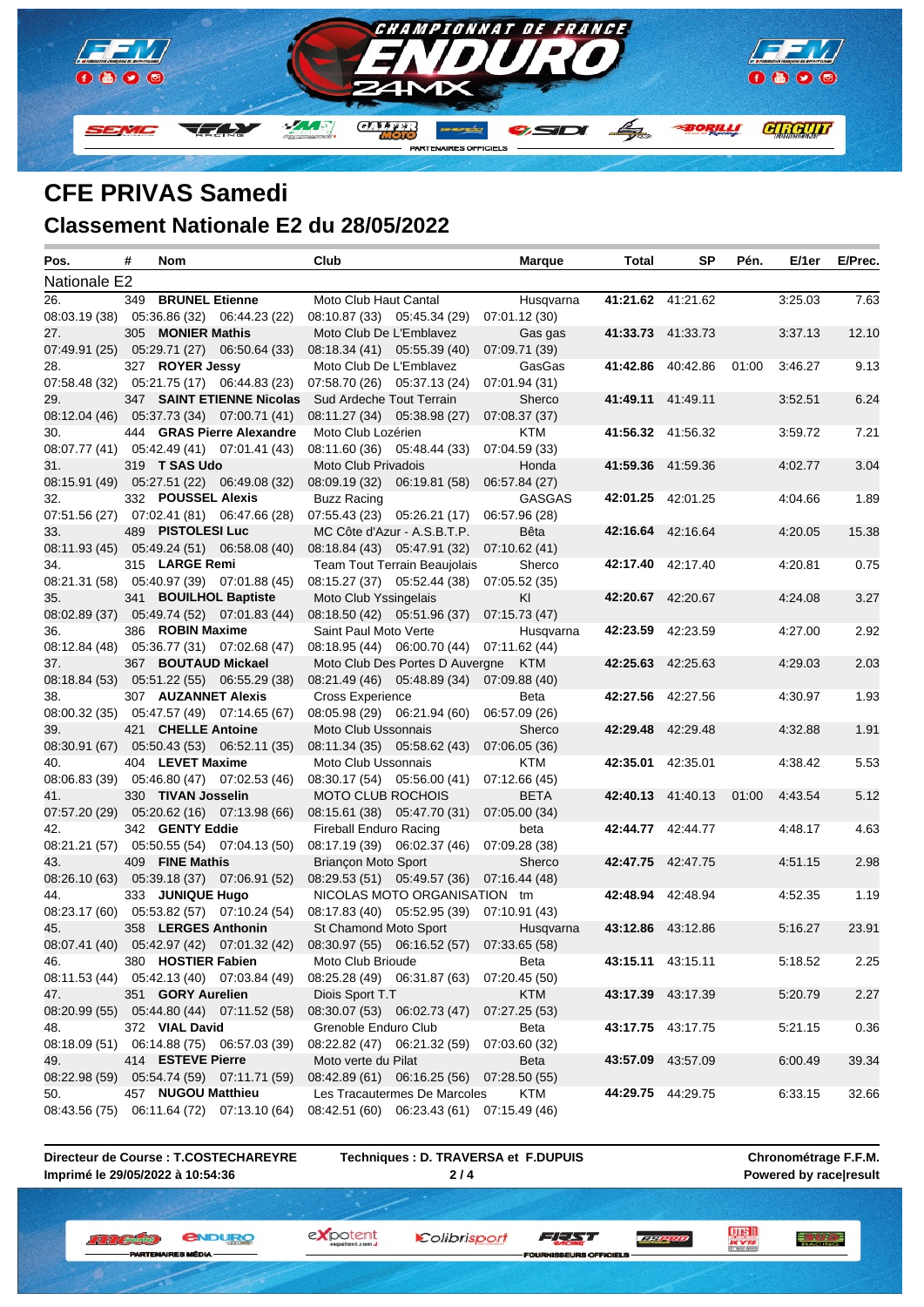

### **CFE PRIVAS Samedi Classement Nationale E2 du 28/05/2022**

| Pos.                        | # | <b>Nom</b>           |                                                                   | Club                      |                                           | <b>Marque</b> | <b>Total</b>               | SP                       | Pén.  | E/1er                   | E/Prec. |
|-----------------------------|---|----------------------|-------------------------------------------------------------------|---------------------------|-------------------------------------------|---------------|----------------------------|--------------------------|-------|-------------------------|---------|
| Nationale E2                |   |                      |                                                                   |                           |                                           |               |                            |                          |       |                         |         |
| 51.                         |   | 328 GINHAC Killian   |                                                                   | <b>Issoire Moto Verte</b> |                                           | Sherco        |                            | 44:51.58 44:51.58        |       | 6:54.98                 | 21.82   |
|                             |   |                      | 08:31.12 (68) 06:03.31 (66) 07:16.35 (69)                         |                           | 08:43.71 (62) 06:35.05 (64)               | 07:42.02 (62) |                            |                          |       |                         |         |
| 52.                         |   | 356 JULLIEN Baptiste |                                                                   | Moto verte du Pilat       |                                           | Husqvarna     |                            | 44:59.91 44:59.91        |       | 7:03.31                 | 8.32    |
|                             |   |                      | 08:43.68 (77) 06:08.87 (71) 07:18.84 (72)                         |                           | 08:52.46 (65) 06:24.19 (62)               | 07:31.85 (57) |                            |                          |       |                         |         |
| 53.                         |   |                      | 337 BRUGEIRE Fabien                                               | Moto Club Haut Cantal     |                                           | KTM           |                            | 45:29.14 42:29.14        | 03:00 | 7:32.54                 | 29.23   |
|                             |   |                      | 08:08.79 (42) 05:37.99 (35) 07:04.73 (51)                         |                           | 08:20.75 (45) 05:57.12 (42)               | 07:19.74 (49) |                            |                          |       |                         |         |
| 54.                         |   |                      | 416 AUSSENAC Dorian                                               | Moto Club Du Montalet     |                                           | TM Racing     |                            | 45:44.70 40:44.70        | 05:00 | 7:48.11                 | 15.56   |
|                             |   |                      | 08:01.66 (36) 05:29.64 (26) 06:43.06 (20)                         |                           | 08:07.95 (30) 05:38.48 (25)               | 06:43.89 (15) |                            |                          |       |                         |         |
| 55.                         |   | 400 VERILHAC Lucas   |                                                                   |                           | Moto club de la haute Ardeche             | <b>KTM</b>    |                            | 45:46.59 43:46.59        | 02:00 | 7:50.00                 | 1.88    |
|                             |   |                      | 08:30.39 (66) 05:49.05 (50) 07:25.07 (74)                         |                           | 08:39.50 (59) 06:01.06 (45)               | 07:21.50 (51) |                            |                          |       |                         |         |
| 56.                         |   | 348 DEBARD Etienne   |                                                                   | Moto Club Yssingelais     |                                           | Husqvarna     |                            | 46:17.64 44:17.64        | 02:00 | 8:21.05                 | 31.04   |
|                             |   |                      | 08:57.02 (80) 06:04.74 (67) 07:12.21 (62)                         |                           | 08:33.02 (56) 06:03.04 (48) 07:27.59 (54) |               |                            |                          |       |                         |         |
| 57.                         |   | 344 TEYRE Mickael    |                                                                   | Moto Club de Thoiry       |                                           | ktm           |                            | 47:26.66 44:26.66        | 03:00 | 9:30.06                 | 1:09.01 |
|                             |   |                      | 08:37.86 (73) 06:07.36 (69) 07:13.41 (65)                         |                           | 08:37.09 (58) 06:16.04 (55) 07:34.88 (59) |               |                            |                          |       |                         |         |
| 58.                         |   | 324 MARSAL Guerin    |                                                                   |                           | Moto Club de Saint Thibery                | Sherco        |                            | 47:40.13 43:40.13        | 04:00 | 9:43.53                 | 13.47   |
|                             |   |                      | 08:25.49 (62) 05:54.59 (58) 07:11.18 (56)                         |                           | 08:29.86 (52) 06:15.78 (53)               | 07:23.21 (52) |                            |                          |       |                         |         |
| 59.                         |   | 473 DUTOUR Paul      |                                                                   |                           | MOTO CLUB WELCOME TT                      | Sherco        |                            | 48:10.20 45:10.20        |       | 03:00 10:13.60          | 30.07   |
|                             |   |                      | 08:29.91 (65) 05:47.39 (48) 07:09.12 (53)                         |                           | 08:34.89 (57) 06:10.89 (51)               | 08:57.98 (67) |                            |                          |       |                         |         |
| 60.                         |   | 353 ROCHETTE Cyril   |                                                                   | Moto Club Livradois       |                                           | <b>Beta</b>   |                            | <b>49:57.60</b> 43:57.60 |       | 06:00 12:01.01          | 1:47.40 |
|                             |   |                      | 08:18.43 (52) 05:58.31 (63) 07:16.06 (68)                         |                           | 08:44.56 (63) 06:11.69 (52) 07:28.54 (56) |               |                            |                          |       |                         |         |
| 61.                         |   |                      | 323 LE MAITRE Maxence                                             |                           | Moto Club du Val de Seine                 | <b>Beta</b>   |                            | 51:08.75 43:08.75        |       | 08:00 13:12.15          | 1:11.14 |
|                             |   |                      | 08:16.43 (50) 06:00.80 (65) 07:12.06 (60)                         |                           | 08:24.34 (48) 06:04.25 (49)               | 07:10.86 (42) |                            |                          |       |                         |         |
| 62.                         |   |                      | 363 CATEYSSON Loic                                                | Moto Club Livradois       |                                           | KTM           | 1:01:13.35 46:13.35        |                          |       | 15:00 23:16.76 10:04.60 |         |
|                             |   |                      | 08:39.24 (74) 06:36.48 (79) 07:41.13 (78)                         |                           | 08:56.21 (66) 06:41.49 (65) 07:38.78 (61) |               |                            |                          |       |                         |         |
| 63.                         |   | 362 CALMES Bryan     |                                                                   |                           | Les Tracautermes De Marcoles              | <b>KTM</b>    | 1:04:52.15 45:52.15        |                          |       | 19:00 26:55.56          | 3:38.80 |
|                             |   |                      | 09:17.50 (82) 06:08.77 (70) 07:45.19 (79)                         |                           | 08:28.68 (50) 06:08.61 (50) 08:03.38 (65) |               |                            |                          |       |                         |         |
|                             |   |                      | Manque un ou plusieurs CH et/ou SP                                |                           |                                           |               |                            |                          |       |                         |         |
|                             |   |                      | 317 LAFARGE Sylvain                                               | Moto Club Livradois       |                                           | Sherco        | 3:02:35.28 30:35.28 152:00 |                          |       |                         |         |
|                             |   |                      | 08:19.29 (54) 05:57.37 (62) 07:03.33 (48)                         | 09:15.27 (71)             |                                           |               |                            |                          |       |                         |         |
|                             |   | 318 ROCHE Benoit     |                                                                   | Moto Club Privadois       |                                           | Sherco        |                            | 16:33.10 14:33.10        | 02:00 |                         |         |
| 08:32.79 (70) 06:00.31 (64) |   |                      |                                                                   |                           |                                           |               |                            |                          |       |                         |         |
|                             |   |                      | 320 BARILLET Jordan                                               | <b>Issoire Moto Verte</b> |                                           | <b>Beta</b>   |                            | 20:11.49 20:11.49        |       |                         |         |
|                             |   |                      | 07:50.64 (26) 05:35.56 (30) 06:45.29 (24)                         |                           |                                           |               |                            |                          |       |                         |         |
|                             |   |                      | 325 LECOMTE Richard                                               | Enduro Club de Verrières  |                                           | <b>KTM</b>    |                            | 14:57.74 14:57.74        |       |                         |         |
| 08:34.08 (71) 06:23.66 (77) |   |                      |                                                                   |                           |                                           |               |                            |                          |       |                         |         |
|                             |   | 334 RUFFA Raphael    |                                                                   |                           | Moto Club Saint Romanais                  | Yamaha        |                            | 23:36.07 21:36.07        | 02:00 |                         |         |
|                             |   |                      | 08:24.36 (61) 05:52.80 (56) 07:18.91 (73)                         |                           |                                           |               |                            |                          |       |                         |         |
|                             |   | 338 COPPERE Victor   |                                                                   | Moto Club Baldagos        |                                           | <b>KTM</b>    |                            | 21:07.47 21:07.47        |       |                         |         |
|                             |   |                      | 08:12.42 (47) 05:43.87 (43) 07:11.18 (57)                         |                           |                                           |               |                            |                          |       |                         |         |
|                             |   | 339 BARROT Remi      |                                                                   | Sud Ardeche Tout Terrain  |                                           | Beta          |                            | 31:34.73 30:34.73        | 01:00 |                         |         |
|                             |   |                      | 08:29.57 (64) 05:56.35 (60) 07:17.91 (70)                         | 08:50.89 (64)             |                                           |               |                            |                          |       |                         |         |
|                             |   |                      | 345 LEGRAND Morgan                                                | Pargade Off Road          |                                           | KTM           |                            | 45:51.36 33:51.36        | 12:00 |                         |         |
|                             |   |                      | 09:26.57 (83) 06:36.66 (80) 07:49.87 (80)                         | 09:58.26 (73)             |                                           |               |                            |                          |       |                         |         |
|                             |   |                      | 346 BESSEYRE Gaetan                                               |                           | Ass.Moto Loisirs Siaugues                 | GasGas        |                            | 42:38.24 33:38.24        | 09:00 |                         |         |
|                             |   |                      | 07:42.75 (17) 05:32.39 (29) 06:52.84 (36)<br>350 LEBRETON Maxence |                           | 07:55.45 (24) 05:34.78 (23)               |               |                            |                          |       |                         |         |
|                             |   |                      | 08:11.18 (43) 05:45.61 (46) 06:44.14 (21)                         |                           | <b>Team Tout Terrain Beaujolais</b>       | Honda         | 2:26:40.93 20:40.93 126:00 |                          |       |                         |         |
|                             |   |                      | 352 MONEYRON Corade                                               | Moto Club Livradois       |                                           |               |                            |                          |       |                         |         |
|                             |   |                      |                                                                   |                           |                                           | Sherco        |                            | <b>20:36.92</b> 15:36.92 | 05:00 |                         |         |
| 08:32.66 (69)               |   | 07:04.25 (82)        |                                                                   |                           |                                           |               |                            |                          |       |                         |         |

**Directeur de Course : T.COSTECHAREYRE Imprimé le 29/05/2022 à 10:54:36**

**Techniques : D. TRAVERSA et F.DUPUIS 3 / 4**

**Chronométrage F.F.M. Powered by race|result**

三方學學

**LUISH**<br>Acres

*<u>ENDURO</u>* **W. W. L. Antipolis C. B MÉDIA** 

Colibrisport

expotent

EURS OFFIC

FEED

**TELEVISIO**